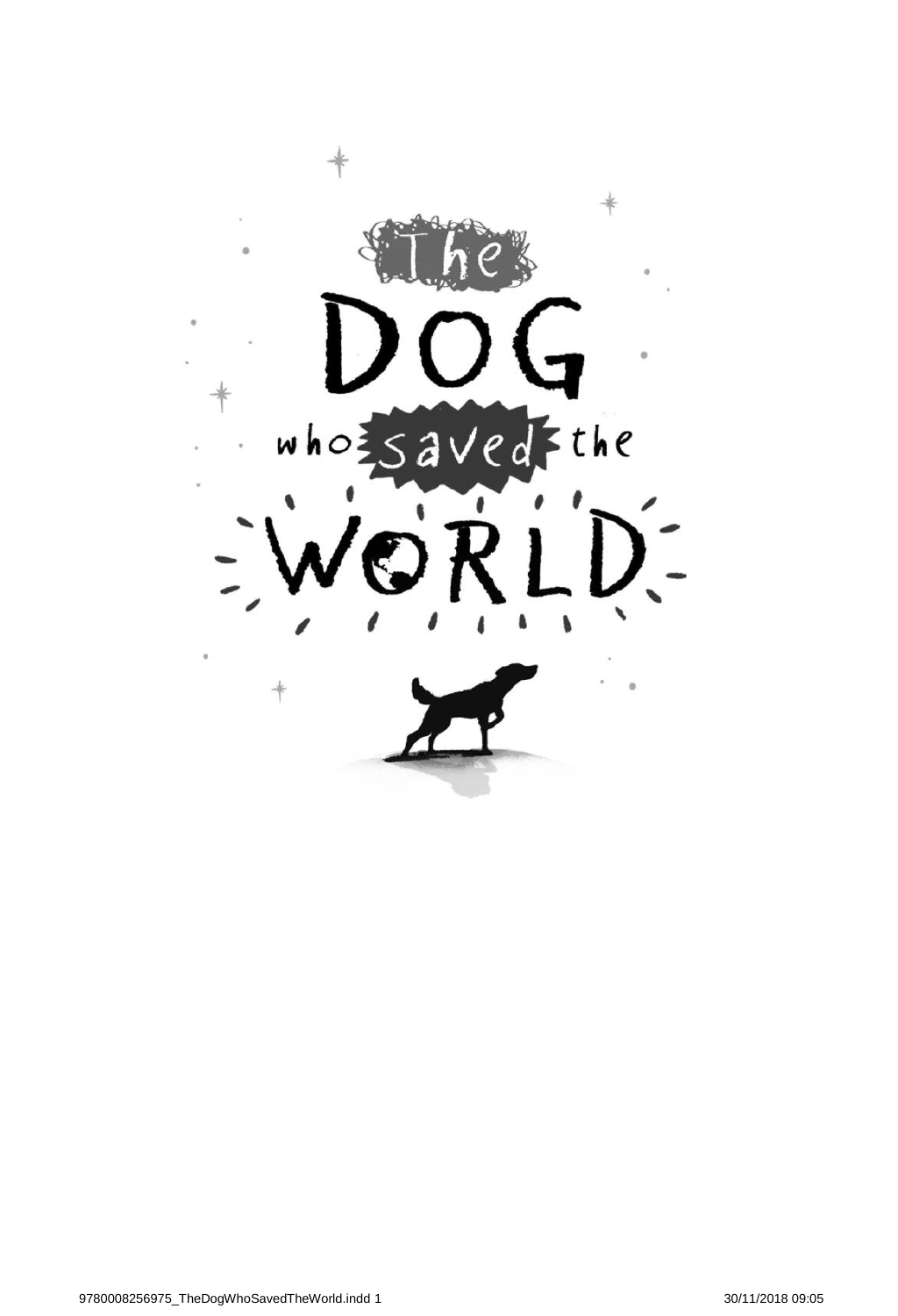## Chapter One

It's six o'clock on a warm summer's evening and Ramzy Rahman and I are staring at the back entrance of the Spanish City entertainment centre, not daring to knock. MrMashhasjustscoffedaMagnumthatsomeonedropped onthepavement andislickinghis chops,readyfor another. He even ate the wooden stick.

There's a massive double-height steel door in the white wall – one of those doors that's so big that there's a normal-sized door cut into it. In the middle of the normal  $door - looking$  totally out of place  $-$  is a knocker like you'd see on the door of a haunted mansion. The metal is green, and in the shape of a snarling wolf's head.

Mr Mash looks up at the wolf's head and curls his lip, though he doesn't actually growl.

Around the corner, on the seafront, men in shorts push babies in buggies; cars with dark windows hum along the coast road; and people pedal FreeBikes in the cycle lane. Ramzy nudges me to point out Saskia Hennessey's older sister, in just a bikini, flip-flops and goosebumps, shimmying towards the beach with some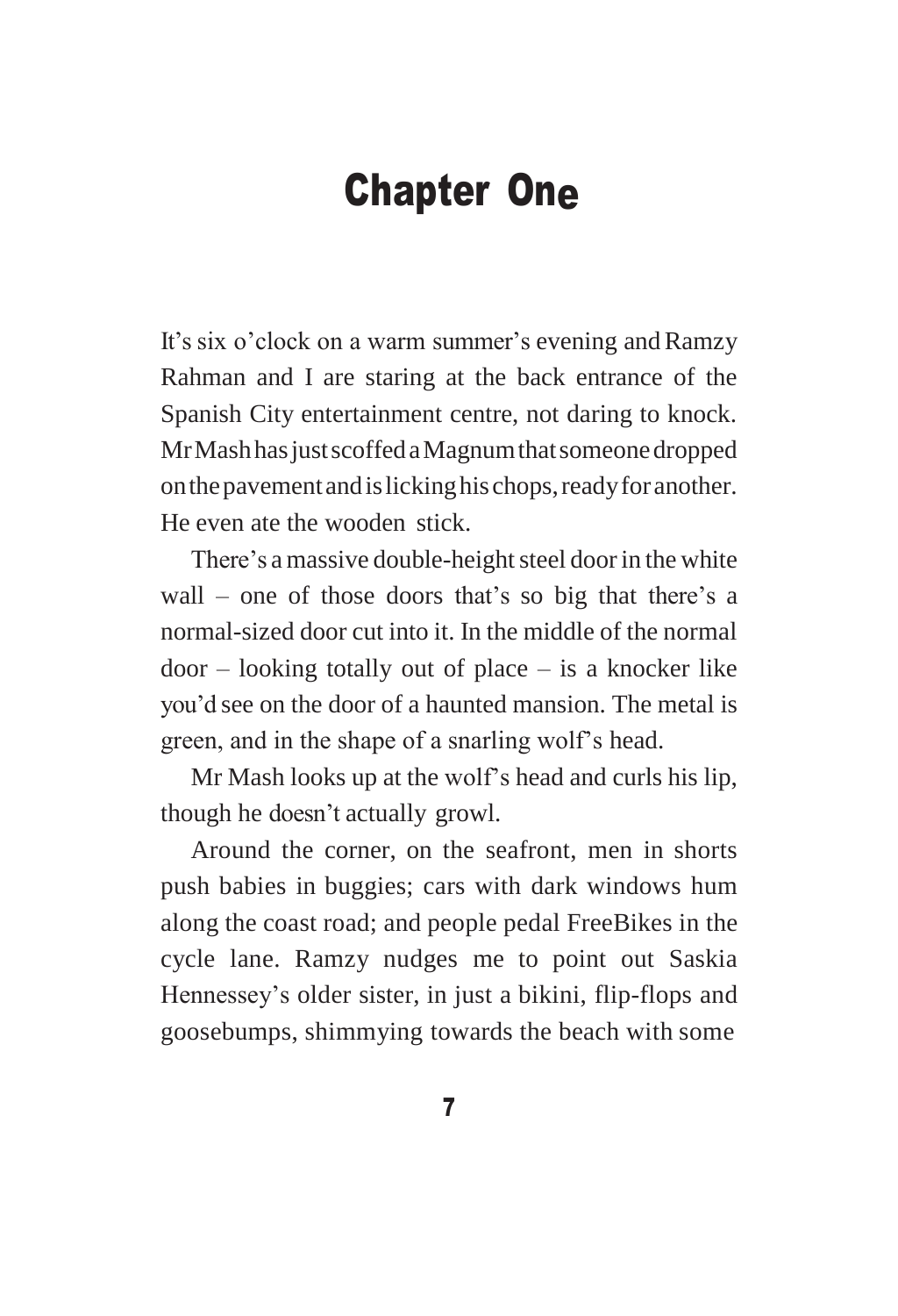friends. I keep my head down: I don't want to be recognised.

Above us, the sky is the intense blue of late afternoon and it's so hot that even the seagulls have retreated to the shade. Ramzy is doing his familiar shuffle-dance of excitement, and I feel I should calm him down.

'Ramzy,'Isay,patiently.'We'rejustvisitinganoldlady. She's probably lonely and wants to give us tea and scones, orsomething. Scroll through photos of her grandchildren. And we'll be polite and then we'll be off the hook. That's *not* an adventure, unless you're very odd.'

Ramzy gives me a look that says, *But I* am *very odd!*

Eventually, I lift up the wolf's head, which hinges at the jaws, and bring it down with a single sharp rap that echoes much louder than I expected, making Ramzy jump.

His eyes are shining with excitement and hewhispers to me, 'Tea, scones, wolves and *adventure*!'

Dr Pretorius must have been waiting because no sooner have I knocked than we hear several bolts sliding back on the other side of the door, and it opens with a very satisfying creak. (I see Ramzy grin: he would have been disappointed if the door had *not* creaked.)

Now, to complete his delight, there *should* have been a clap of thunder, and a flash of lightning revealing Dr Pretorius in a long black cape, saying, 'Greetings, mortals,' or something.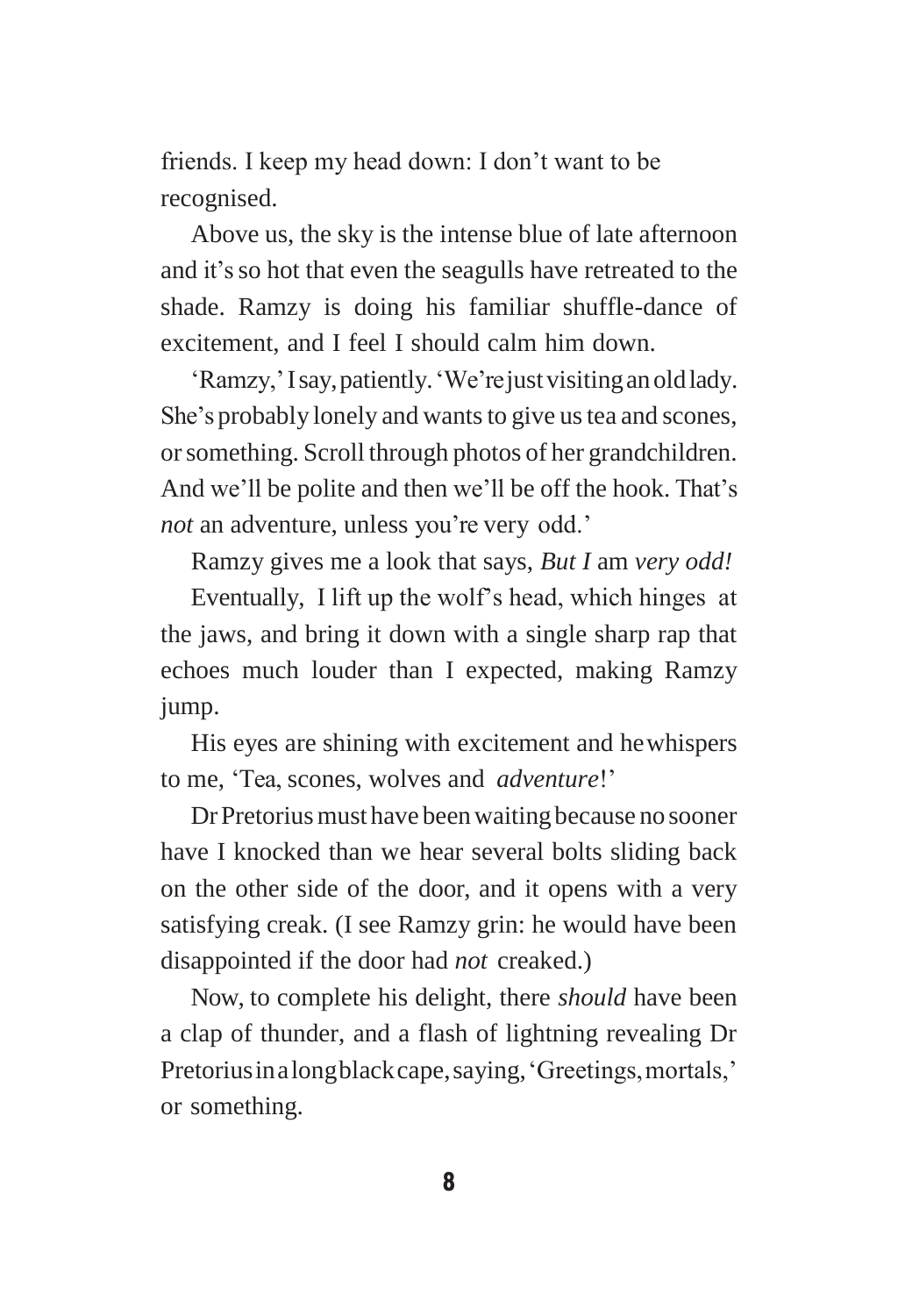Instead, it's still bright and sunny, not even slightly stormy, and Dr Pretorius – as long and as thin as a cat's tail – is wearing the same woollen beach robe as when we met her this morning.

She just says, 'Hi,' in her throaty American accent. Just that: 'Hi.'

Then she turns and walks back into what looks like a large dark storage area. With her bushy white hair on top of her thin dark body, she reminds me of a magic wand.

She has gone several steps before she stops and turns to Ramzy and me.

'Well? Whatcha waitin' for? The last train to Clarksville? Come on in. Bring the mutt if you have to.'

On the other side of the cluttered storage area is a narrow flight of metal stairs leading up to a platform with a handrail. She doesn't wait to see if we are following and so I peer round the high, dusty space. It's piled with boxes, bricks, bags of cement, ladders, planks, a small cement mixer, a leather sofa propped up on its end and a builder's skip filled with rubble. There's other stuff too: a horse's saddle, a car seat, bar stools, an exercise bike, a huge machine for making espresso, and something the size of an old-fashioned cartwheel on its side, half covered by a dusty blue tarpaulin.

Ramzy pokes me in the back and points to it. '*Psst*. Check out the copter-drone!'

I have heard of copter-drones, obviously, and I've seen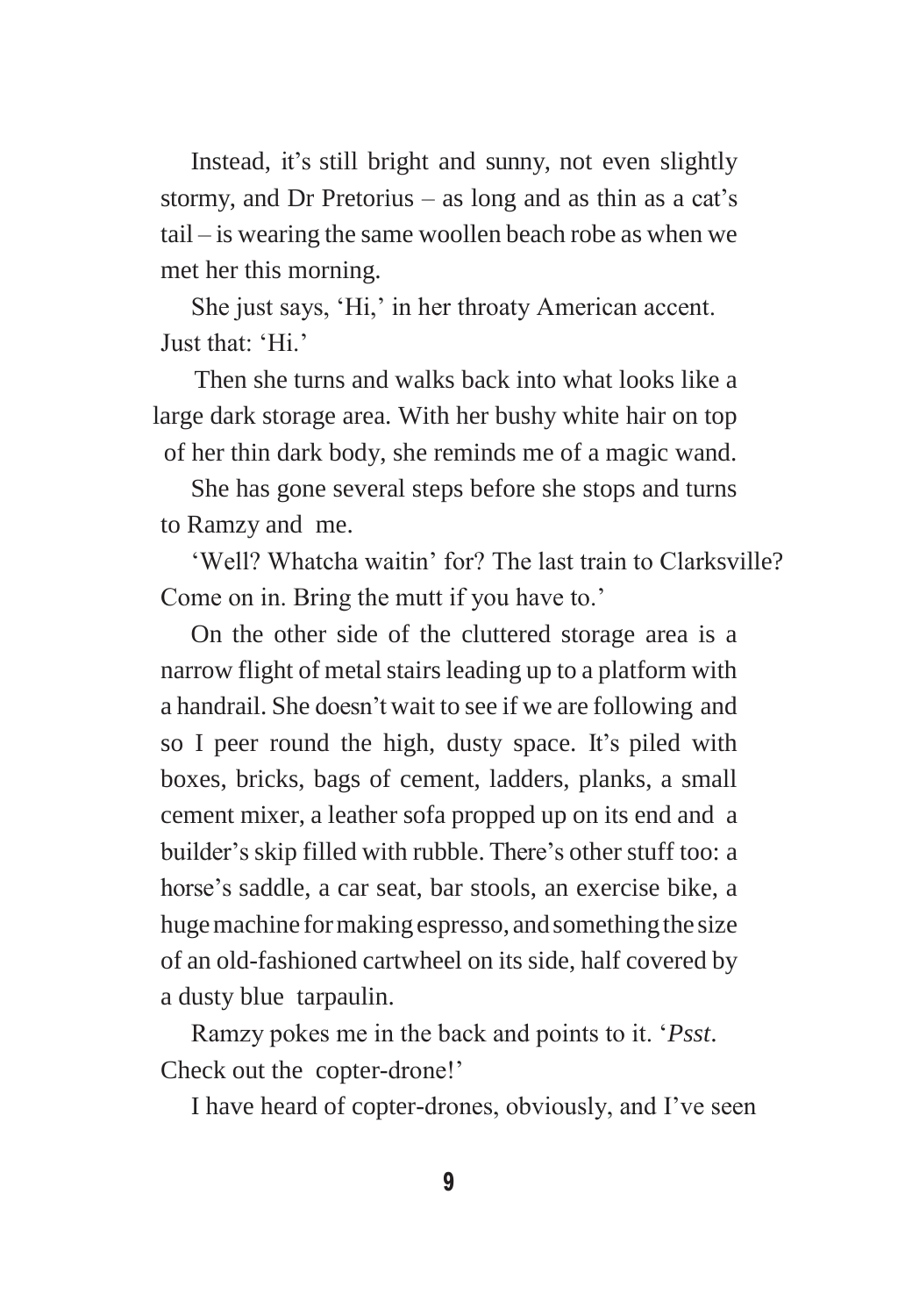people demonstrating them on YouTube and stuff, but I've never seen one for real. I'm thinking that Clem would be dead jealous that I've seen one before he has. Then I remember that I'm not supposed to tell anyone that I'm here.

Dr Pretorius is saying: '... my green wolf knocker – d'you like it? It's called verdigris*.* From the old French, green of Greece*.* It's copper carbonate caused by the brass tarnishing in the salty air. Same as the Statue of Liberty. But you knew that, didn't you?'

We say nothing, following her up the stairs, both of us casting curious glances back at the storage area and what might – or more probably might not – have been a copter-drone.

She stops at the top and turns. '*Didn't you?* '

'Ohaye.Definitely,'saysRamzy,noddingenthusiastically.

'Liar!'she snarls andpointsherlongbrownchinathim. I notice that her white halo of Afro hair quivers when she talks, then goes still when she stops. 'What's the chemical formula for copper carbonate?'

Ramzy'spoorface! Hismouth droops.Ramzyis clever but not *that* clever. 'Erm . . . erm . . .'

Dr Pretorius turns again and marches along the metal landing, her beach robe billowing behind her. 'It's CuCO<sub>3</sub>,' she calls over her shoulder. 'What do they teach you at that school of yours, huh? Is it still self-esteem and climate change? Ha! Come on, keep up!'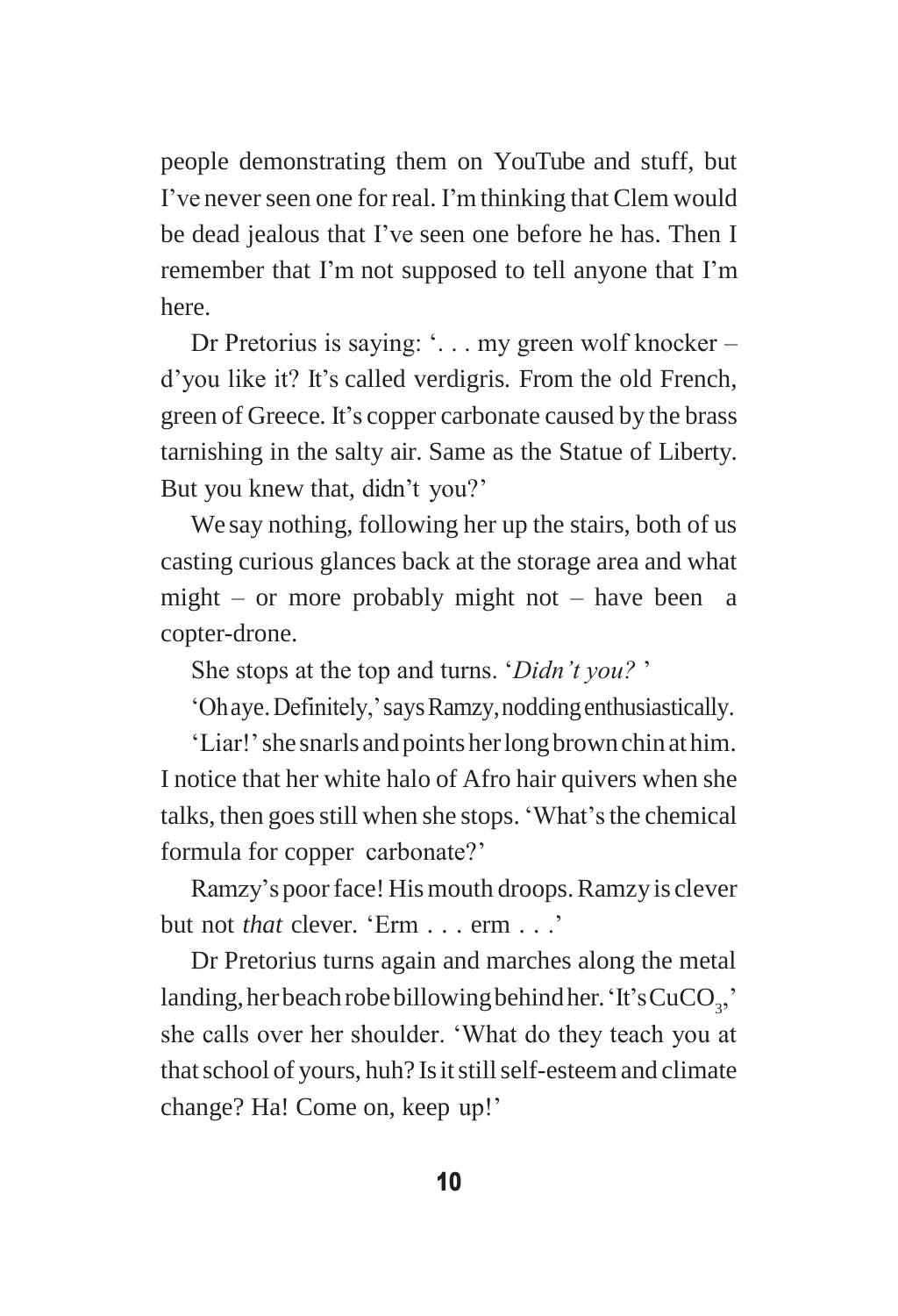We trot after her, Mr Mash's claws click-clacking on the metal walkway.

She halts by a pair of double doors in the centre of a long, curved wall and faces us. She takes a deep breath and then starts a coughing fit that goes on for ages. At one point, she is almost bent double as she hacks and coughs. It kind of spoils the dramatic moment, but then, as suddenly as she started, she stops and straightens up. Her face softens a little. 'Ah! Don't look so scared, fella. I'm just gettin' old is all. What's your name?'

'R-Ramzy. Ramzy Rahman. Ma'am.'

The side of her mouth goes up and she chuckles. '*Ma'am*? Ha! Well, you got better manners than I have, buddy. Invitin' you into my place without even a proper introduction. So we've got Ramzy Rahman and . . .?'

'Georgina Santos. Georgie for short.' I don't do the *ma'am* bit. I can't carry it off like Ramzy.

'OK, Georgie-for-short and Ramzy-ma'am. That was my little test, see? But from now on no more lies, huh? From here on in, I'm trusting you. Did you tell anyone you were here?'

Ramzy and I shake our heads, and both say, 'No.'

'*Noooo*,' she drawls and takes off her thick glasses, bending down to peer at us with her strange pale eyes. 'So is it a deal?'

We both nod, although I'm not at all sure what the deal is exactly.